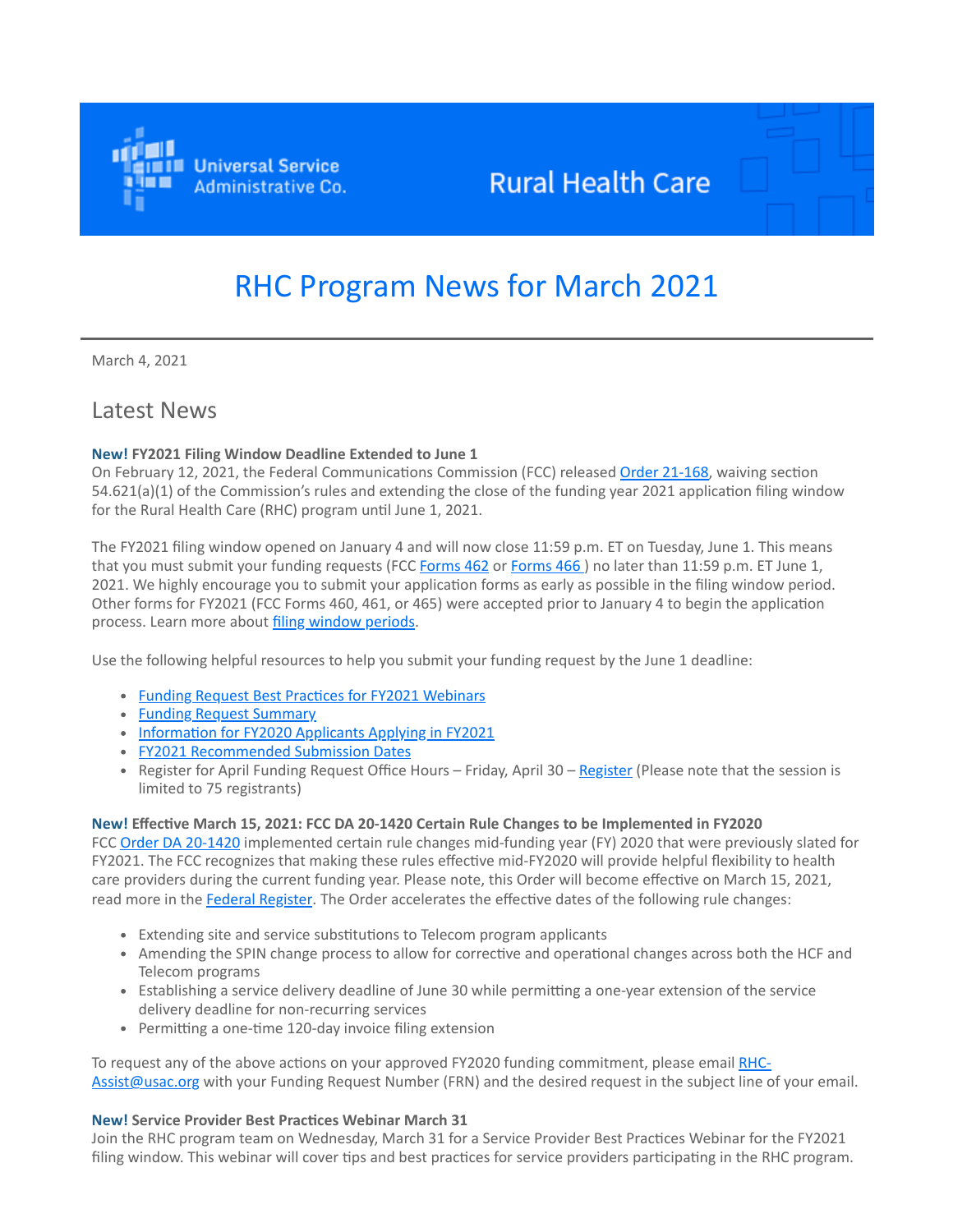• Wednesday, March 31 at 2:00 -- 3:00 p.m. - [Register](https://click.outreach.usac.org/?qs=199cd41cff2c18c7090882164c6f151a0ce2540a930e996d8955e7f9436ad5bd595c5773f1012916dd8259e655f79d70a34b8c9d0103dbcb)

### **Reminder: FY2019 HCF Invoicing Deadlines Approaching**

In 2020, the FCC released two invoicing deadline waivers to HCF program applicants, resulting in many FY2019 FRNs having March or June invoicing deadlines (read [Order 20-345](https://click.outreach.usac.org/?qs=199cd41cff2c18c7cab6524d2dde422598a816dd13fac5d737245e9fa4fe2b167bdba7a2316efa11bef87a3c0954b65b95df0ed7b9d01a1b) and [Order 20-1092](https://click.outreach.usac.org/?qs=199cd41cff2c18c7c4befdbe4af085d60d9ce3769fecca638cea024c2195df43211d6e72ab7a9c04ce2088b1c6d0c97b472dbcc3229a7681)).

To see if your HCP has an upcoming FY2019 invoicing deadline, use the *Invoice Deadline Lookup Tool* or view your deadline in My Portal. As a reminder, the HCF invoicing process is a joint process between the HCP and its service provider. For information on how to file your FCC Form 463, watch the [FY2019 Invoicing Best Practices Webinar.](https://click.outreach.usac.org/?qs=199cd41cff2c18c7005ec1588a7e9752eb2c274dbcac4f441820e5035da7414221f31392a3429396f7627c1d5f19d894cc65da3de97af611)

### **New! Seeking Volunteers to Provide Feedback about the RHC Program Website!**

The RHC program is committed to providing valuable and timely program resources, and we rely on communication and comments from our RHC participants. If you are interested in providing website and resource feedback, please email [RHC-Assist@usac.org](mailto:RHC-Assist@usac.org?subject=RHC%20Website%20Feedback%20Volunteer) with the subject line "RHC Website Feedback Volunteer" by March 10. We will reach out with additional feedback opportunities as they arise.

## New for FY2021

### **Reminder for Telecom Program Applicants in the State of Alaska**

On January 19, the FCC released [DA 21-83](https://click.outreach.usac.org/?qs=199cd41cff2c18c772fa21084e5e034f710c8426cf97a0a1ff86dc521e3860b890dfeb61aac3ee6874a30057e99fc34ad38f573f6389d2c9), waiving the requirement for health care providers located in Alaska to use the Telecom program Rates Database for determining rural rates. FY2021 applicants will submit their FCC Form(s) 466 using the prior Telecom program rules for determining the rural rate (e.g., selecting Methods 1, 2, or 3). The FCC will also allow the use of the most recent rural rate that has been approved for the same service at the same facility for rates approved within the past three funding years. For details on how to file an FCC Form 466 using the prior methods, watch our FY2020 [Telecom Funding Request Best Practices Webinar.](https://click.outreach.usac.org/?qs=199cd41cff2c18c7f413d95752fc163d4ea257b563ddcd1a1385deefc80f499b9eca2d6e4937f4ae85861db32e889dae64aeec4b865a0d1a)

Please note, this waiver does not apply to urban rate calculations, and applicants in Alaska must still use the Rates Database to determine urban rates for health care providers.

### Important Reminders

### **Supply Chain Order and Your Funding Request Forms**

As a reminder, the FCC's [Supply Chain Order](https://click.outreach.usac.org/?qs=199cd41cff2c18c7302e8a828990993f0c071ccc316f084a863c858a062fb7702e9f76d9a5489c652774f0c43f581b01b28e9b00943f1f37) became effective on January 3, 2020. The Order prohibits Universal Service support from being used to purchase, obtain, maintain, improve, modify, or otherwise support any equipment or services produced or provided by companies that pose a national security threat to the integrity of communications networks or the communications supply chain. Huawei Technologies Company and ZTE Corporation, their affiliates and subsidiaries are the two companies that have been officially designated as such threats by the FCC. New certifications concerning the supply chain will be added to the FCC Form 463 and the Telecom invoice with an effective date beginning April 30, 2021.

- FY2020 applicants: If you requested services or equipment provided or that contain components of products produced by Huawei Technologies Company or ZTE Corporation, or any of their affiliates and subsidiaries in FY2020, you cannot invoice for these funds. Instead, you should immediately request a [service substitution](https://click.outreach.usac.org/?qs=199cd41cff2c18c7c87cf6f8ceb73124a11e68fa021db27ad512e318a43ee9ce300f5768618f653e215eb471d1d83f6bcfb2edac58153d14) prior to invoicing in order to ensure complete program compliance.
- FY2021 applicants: As you proceed with competitive bidding and submitting funding requests forms, please ensure you are not requesting funding for services or equipment from Huawei Technologies Company and ZTE Corporation or any of their affiliates and subsidiaries.

### **Submit Your FY2021 Request for Services Today!**

New for FY2021 and forward, the competitive bidding period begins on July 1 of the prior calendar year. This allows RHC program applicants more time to complete and submit their FCC Forms 461 and Forms 465 for the purposes of competitive bidding. Learn about the changes to the FY2021 competitive bidding process and corresponding My Portal updates by watching the recent [Request for Services Webinars.](https://click.outreach.usac.org/?qs=199cd41cff2c18c7dc09b4d5ea279def56bce2df80eabd8ae08b3d26e885adbeaa6ce4369eddf95c04aad848f695b3e16308cc3b767a3da7) Please keep in mind that it's best practice to submit these forms as early as possible in preparation for the upcoming filing window.

### **Tip: Rurality Tier Search Tool**

When using the Rurality Tier Search Tool, it is important to put in your site's exact address for best results. If the site's exact address does not yield results, you may also use the latitude and longitude coordinates for your site. Please note, this tool is for informational purposes only and is not an official determination of a site's rurality from [USAC. For more information about rurality tiers and terms used in the search results, please visit the Rurality Tier](https://click.outreach.usac.org/?qs=199cd41cff2c18c7042ba707c9dbc1729f0550b4e4de736c2c9a71c5020100797fe6ddf1c90e2d7da88bc131a7cb44a63b36196e99c655d5)